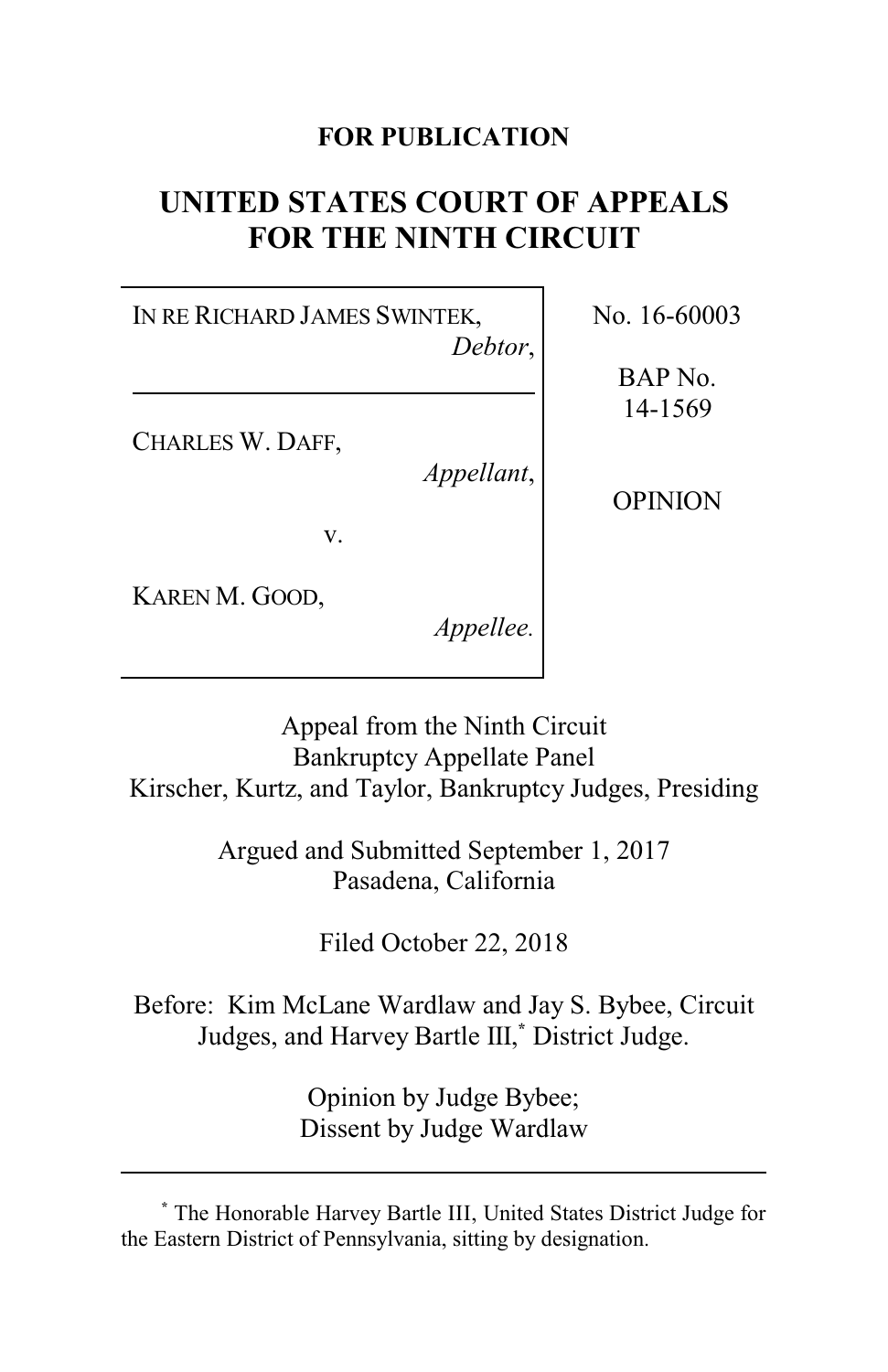# **SUMMARY\*\***

## **Bankruptcy**

The panel affirmed the Bankruptcy Appellate Panel's decision reversing the bankruptcy court's grant of summary judgment in favor of the bankruptcy trustee in an adversary proceeding brought by a judgment creditor who, before the debtor filed for bankruptcy, obtained an Order for Appearance and Examination ("ORAP") lien encumbering the debtor's personal property under California law.

Due to the bankruptcy code's automatic stay on actions to recover on claims against a debtor, the judgment creditor was unable to execute on her lien, and she failed to renew it under state law.

The panel held that the period in which a creditor may execute on an ORAP lien constitutes "commencing or continuing a civil action . . . on a claim against a debtor" under the bankruptcy code's tolling provision, 11 U.S.C. § 108(c), and is thus tolled during the automatic stay. The panel remanded for further proceedings.

Dissenting, Judge Wardlaw wrote that an ORAP lien is merely a tool to enforcing a judgment, which by definition has ended the civil action, and thus does not fit within the scope of the plain language of § 108(c), which applies only to "commencing or continuing a civil action."

**<sup>\*\*</sup>** This summary constitutes no part of the opinion of the court. It has been prepared by court staff for the convenience of the reader.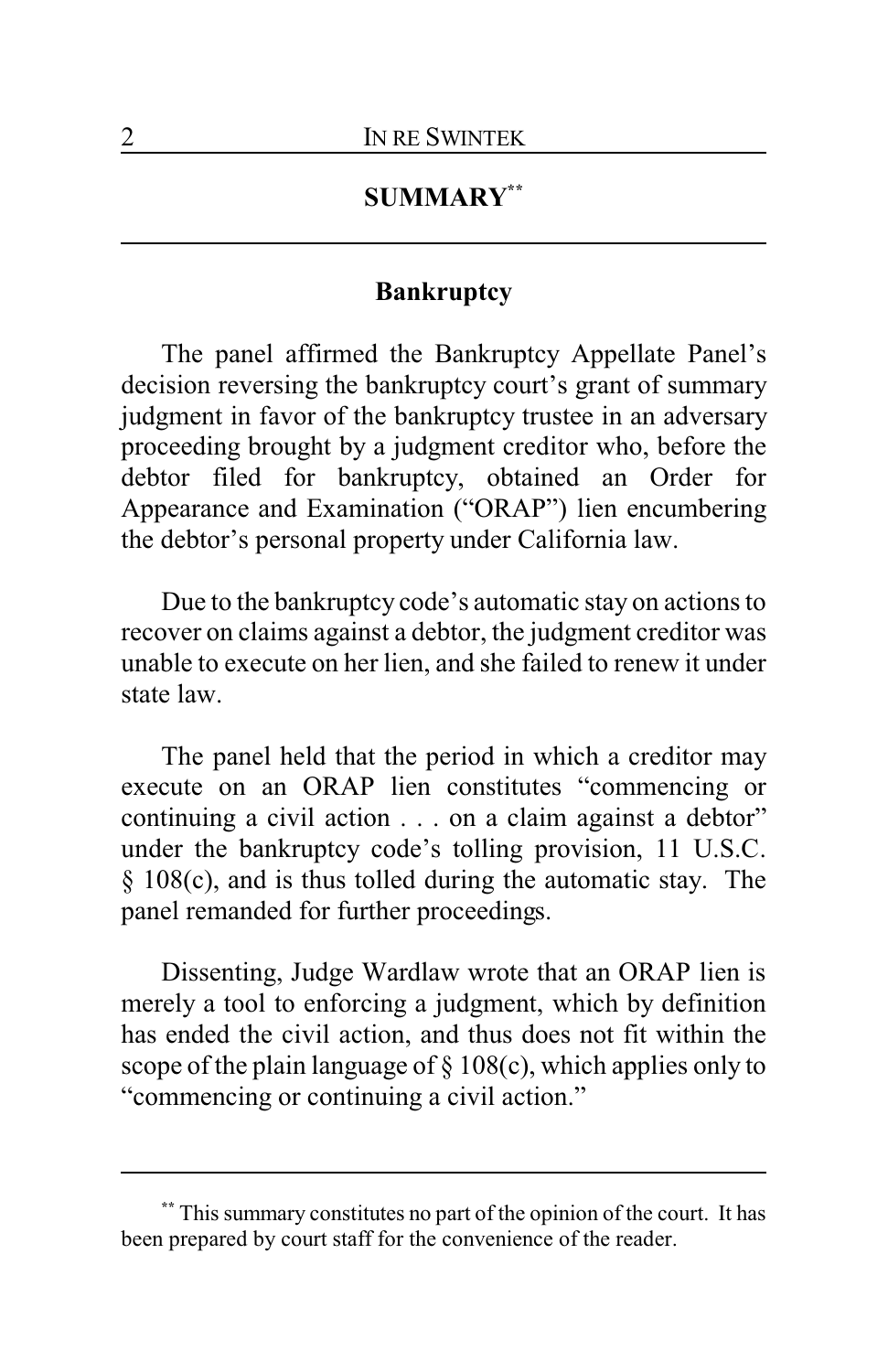## **COUNSEL**

Arjun Sivakumar (argued), Cathrine M. Castaldi, and Ronald Rus, Brown Rudnick LLP, Irvine, California, for Appellant.

Michael A. Wallin (argued), Slater Hersey & Lieberman LLP, Irvine, California, for Appellee.

#### **OPINION**

BYBEE, Circuit Judge:

Appellant Charles W. Daff, the trustee for the bankruptcy estate of Richard J. Swintek ("the debtor"), appeals from the BankruptcyAppellate Panel's ("BAP") decision reversing the bankruptcy court's grant of summary judgment in the trustee's favor. Appellee Karen M. Good is a judgment creditor who, before the debtor filed for bankruptcy, obtained an "ORAP" lien encumbering the debtor's personal property under California law. Due to the bankruptcy code's automatic stay on actions to recover on claims against a debtor, Good was unable to execute on her lien, and she failed to renew it under state law.

This appeal presents the question of whether an ORAP lien falls within the scope of the code's tolling provision, which applies to "a period for commencing or continuing a civil action . . . on a claim against the debtor" that arose before the bankruptcy petition. 11 U.S.C. § 108(c). We hold that the period in which a creditor may execute on a lien constitutes the continuation of the original action that resulted in the judgment and is thus tolled during the automatic stay.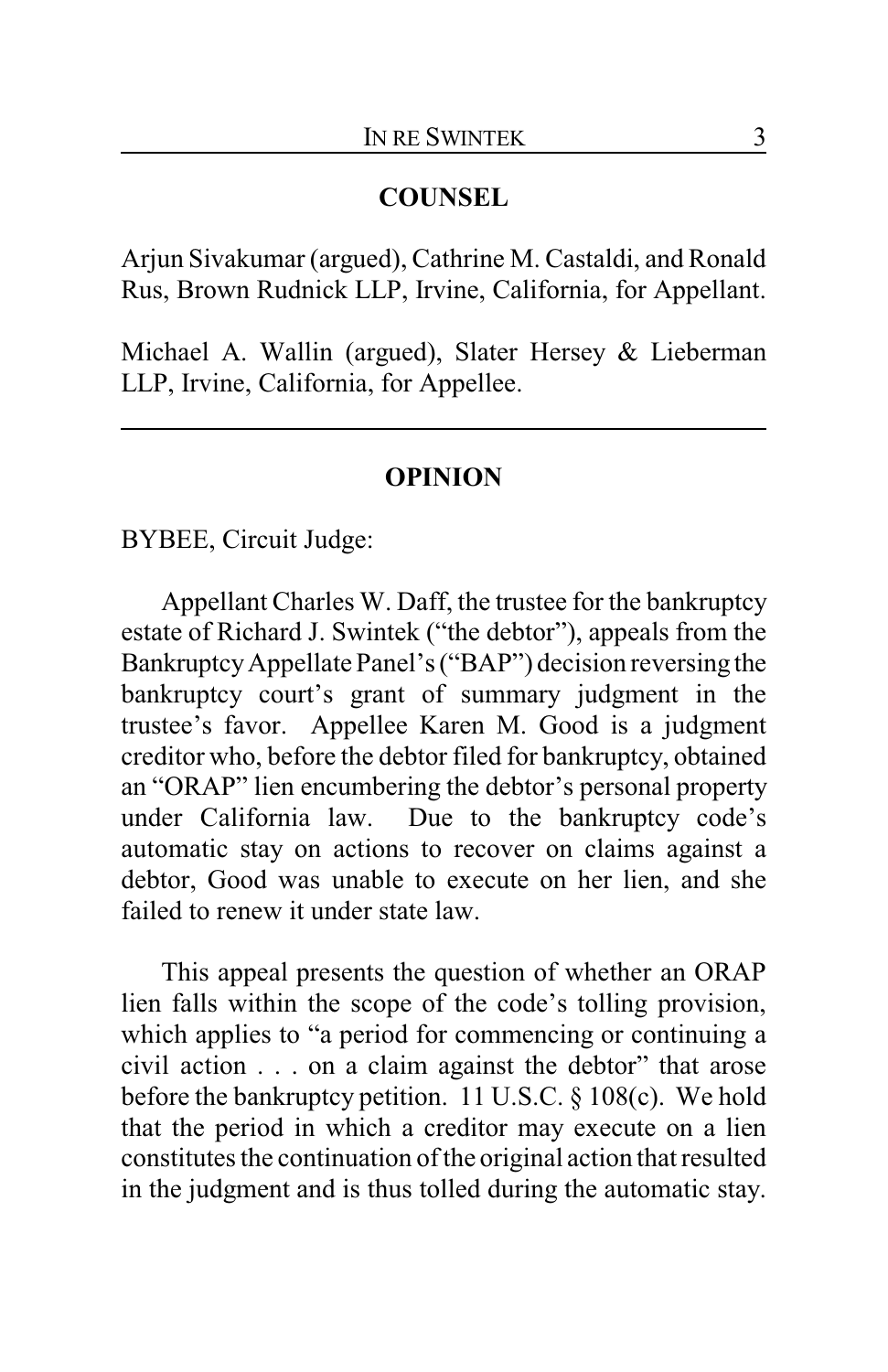We therefore affirm the BAP's decision and remand for further proceedings.

I

This case originates from two money judgments awarded in 2001 in favor of non-parties and against the debtor. Good acquired these judgments by assignment in 2009 and renewed them in 2010. In June 2010, a California superior court issued an Order for Appearance and Examination ("ORAP"), which required the debtor to appear for a judgment-debtor examination. Good served the debtor with the order the same day and thus created a one-year "ORAP lien" encumbering the debtor's personal property under California Code of Civil Procedure § 708.110(d). *See S. Cal. Bank v. Zimmerman* (*In re Hilde*), 120 F.3d 950, 956 (9th Cir. 1997) ("[A]n ORAP lien is created simply by service on the debtor of an order to appear for a debtor's examination . . . .").

In August 2010, the debtor filed a Chapter 7 bankruptcy petition, and Daff became the bankruptcy estate's trustee. Good eventually filed proofs of claim in the bankruptcy case in the amounts of her judgments. In March 2013, Good commenced an adversarial proceeding seeking a declaration that her ORAP lien had a priority superior to that of the trustee. Both parties eventually moved for summary judgment. The trustee argued that Good's ORAP lien expired in June 2011 because it is undisputed that she failed to renew the lien under state law at the end of its one-year term. Good countered that, because the debtor filed for bankruptcy after the ORAP lien was created, the lien was tolled under  $\S 108(c)$ of the bankruptcy code.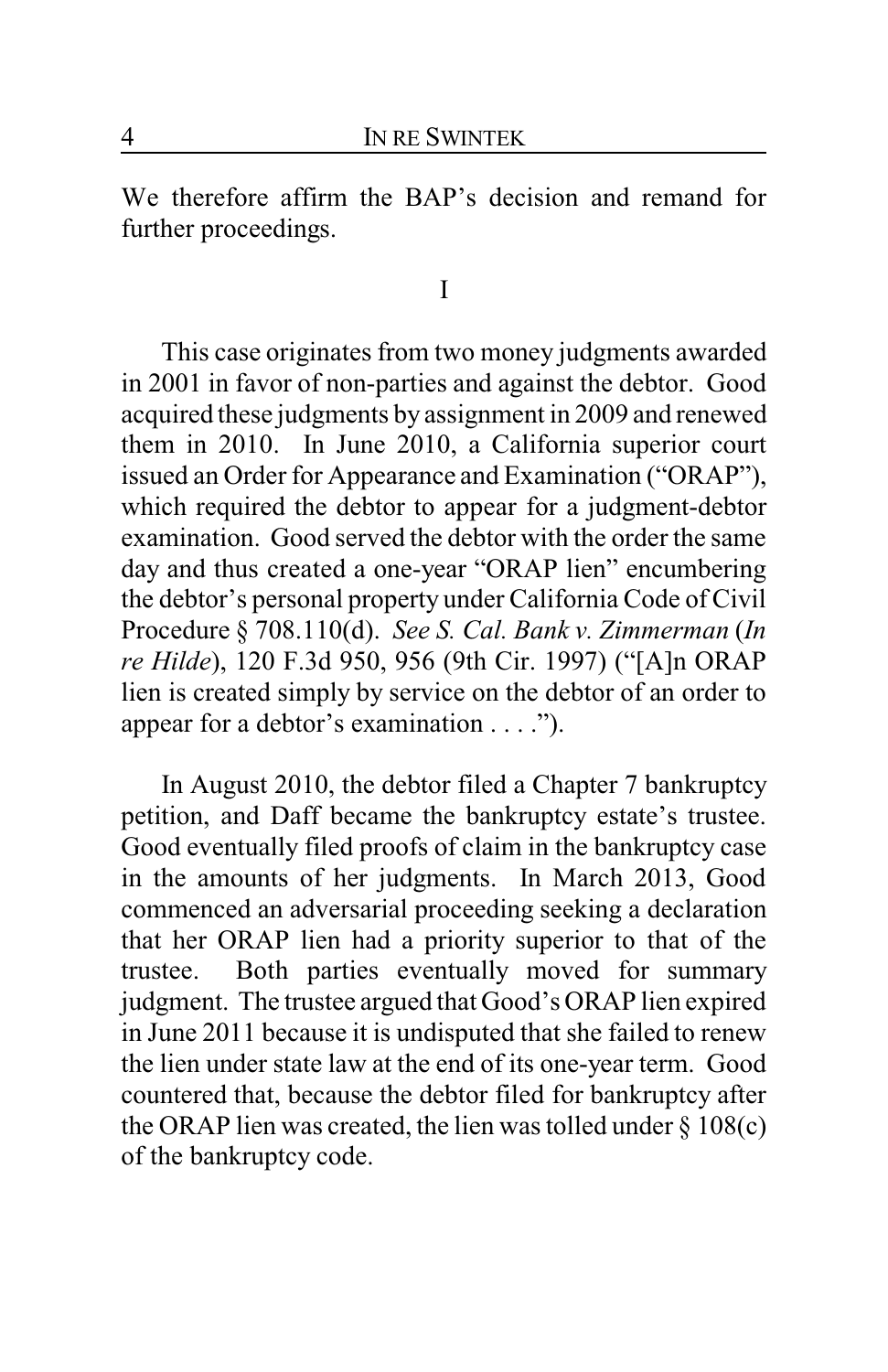The bankruptcy court ruled in the trustee's favor, holding that the tolling provision is *not* applicable to ORAP liens and, consequently, that Good's lien expired in 2011. The BAP reversed on appeal, concluding that this question is controlled by our decision in *Spirtos v. Moreno* (*In re Spirtos*), 221 F.3d 1079 (9th Cir. 2000), where we held that § 108(c) tolls the period for renewing a judgment. *Good v. Daff* (*In re Swintek*), 543 B.R. 303, 309–11 (B.A.P. 9th Cir. 2015).

The trustee filed a timely appeal to this court. At oral argument, however, it appeared that the parties disputed whether Good had properly served the debtor with the ORAP and thus whether a lien had *ever* encumbered his personal property. This factual dispute raised a threshold question of justiciability because, if the ORAP lien never existed, our decision on § 108(c)'s applicability would be advisory. We therefore remanded this case to the bankruptcy court, which confirmed that service was proper.**<sup>1</sup>** Accordingly, we now turn to merits.**<sup>2</sup>**

**<sup>1</sup>** Indeed, the parties conceded on remand that the ORAP was properly served on the debtor. This appeal, however, initially involved a second ORAP that Good claimed to have served on the debtor's wife. The bankruptcy court determined that this third-party ORAP was *not* properly served and therefore did not encumber any of the debtor's property that his wife may have had in her possession or control. Accordingly, only the ORAP served on the debtor in June 2010 remains at issue.

**<sup>2</sup>** We have jurisdiction over this appeal under 28 U.S.C. § 158(d). We review de novo the BAP's decision, as well as "the bankruptcy court's grant of summary judgment." *Ghomeshi v. Sabban* (*In re Sabban*), 600 F.3d 1219, 1221–22 (9th Cir. 2010).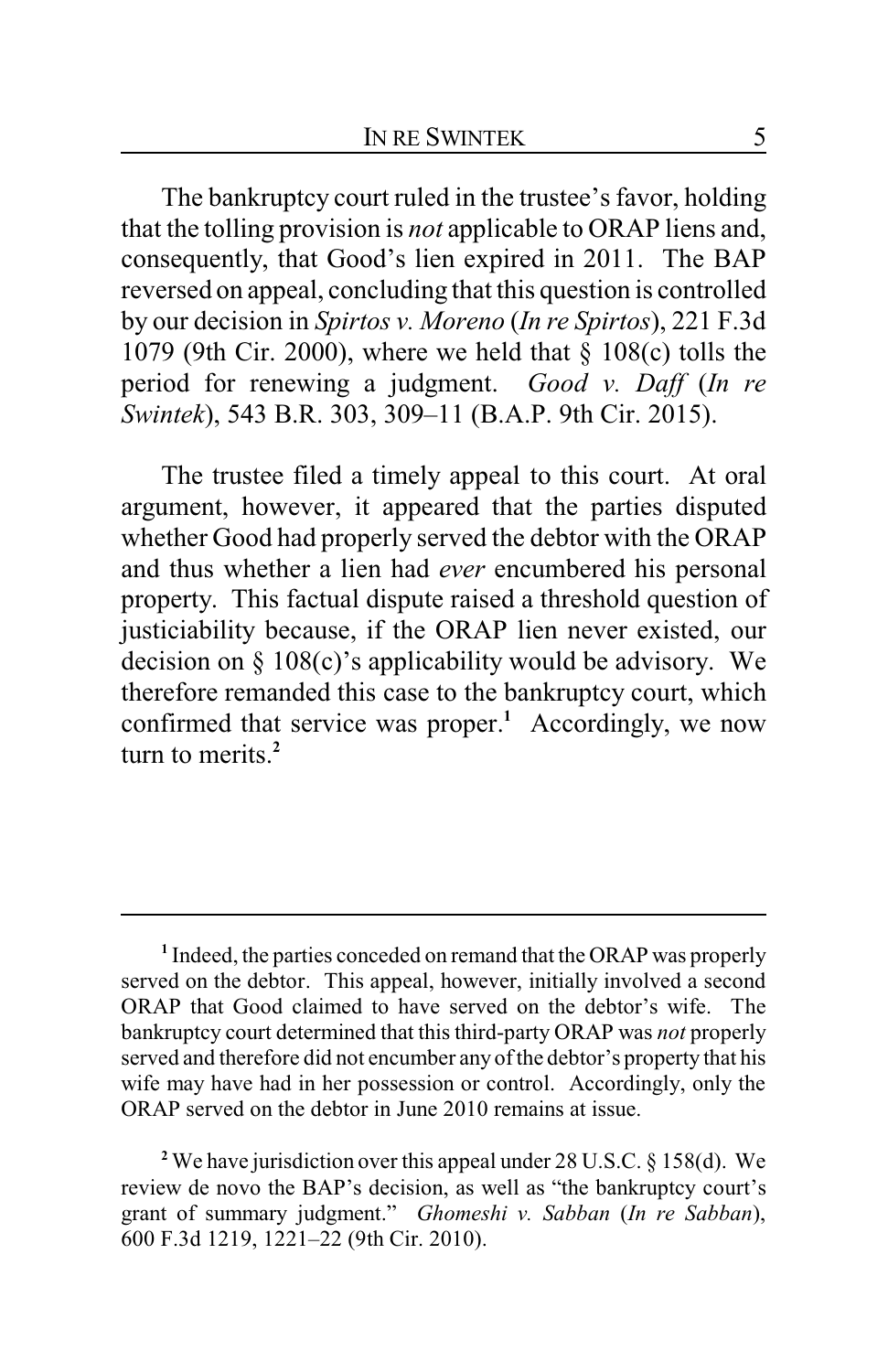### II

The question before us centers on the interplay between two sections of the bankruptcy code: the automatic stay under 11 U.S.C.  $\S$  362(a) and the tolling provision under § 108(c). Under § 362(a), the filing of a bankruptcy petition automatically triggers a stay "of actions by all entities to collect or recover on claims" against the debtor. *Burton v. Infinity Capital Mgmt*., 862 F.3d 740, 746 (9th Cir. 2017). The stay "is designed to provide breathing space to the debtor, prevent harassment of the debtor, assure that all claims against the debtor will be brought in the sole forum of the bankruptcy court, and protect creditors as a class from the possibility that one or more creditors will obtain payment to the detriment of others." *Id*. The stay's scope is "quite broad" and "applies to almost any type of formal or informal action against the debtor or property of the estate." *Id*. at 746–47 (internal quotation marks and citations omitted). The statute enumerates several types of actions within the stay's scope that are relevant to this case:

> (1) the *commencement or continuation* . . . of a judicial, administrative, or other action or proceeding against the debtor that was or could have been commenced before the commencement of the case under this title, or to recover a claim against the debtor that arose before the commencement of the case under this title;

(2) the *enforcement*, against the debtor or against property of the estate, *of a judgment* obtained before the commencement of the case under this title;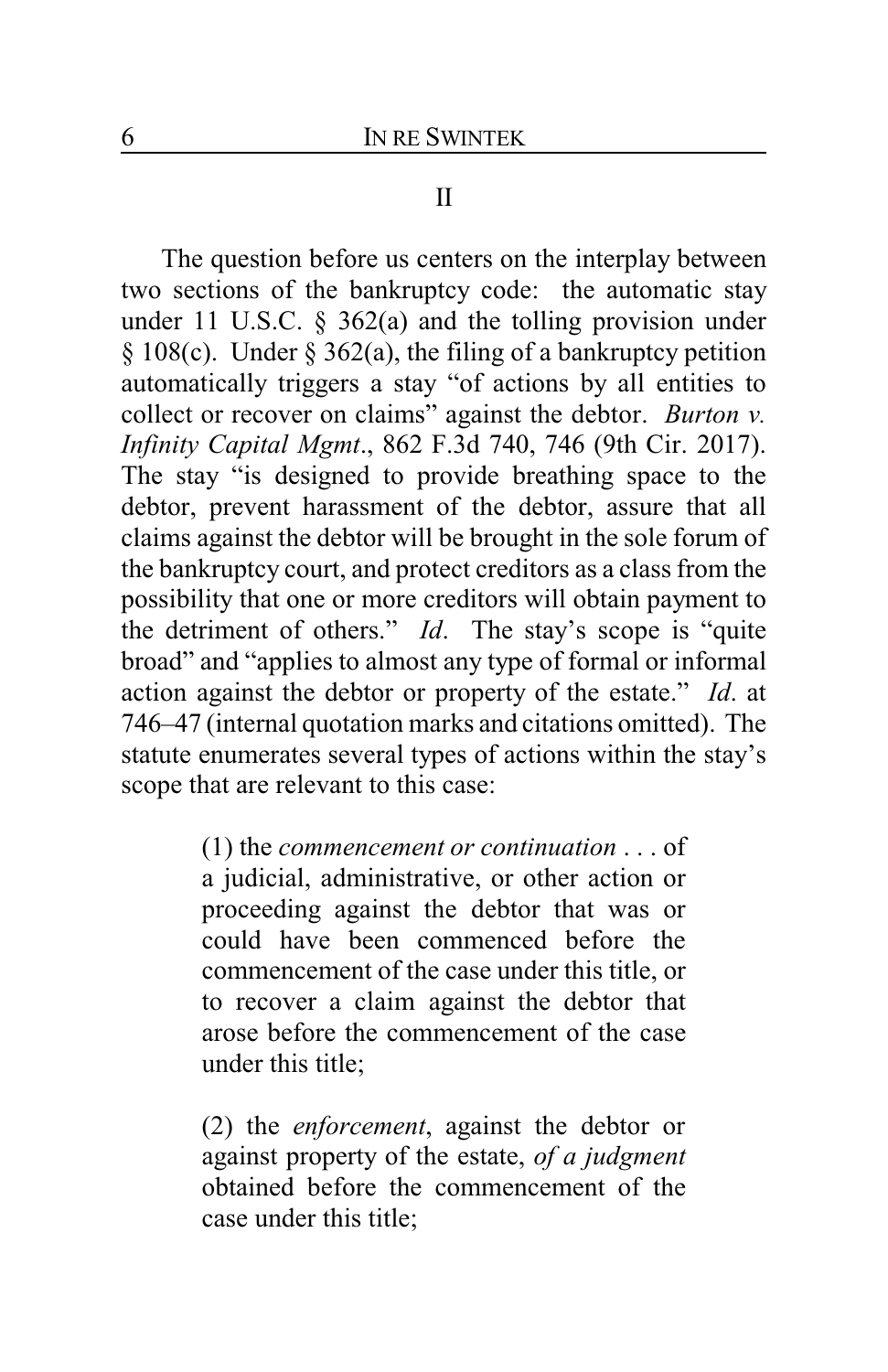. . . .

(4) any act to create, perfect, or *enforce any lien* against property of the estate;

11 U.S.C. § 362(a) (emphasis added).

The stay on such actions remains in place throughout the bankruptcy's pendency. *Id*. § 362(c). Given the fact that proceedings can span months or (as demonstrated in this case) years, claims that creditors might hold against a debtor are liable to expire before the discharge is granted or denied. The code therefore implements a tolling provision under § 108(c), which provides in relevant part: "[I]f applicable nonbankruptcy law . . . fixes a period for *commencing or continuing a civil action* in a court other than a bankruptcy court on a claim against the debtor, . . . and such period has not expired before the date of the filing of the petition, then such period does not expire until . . . 30 days after notice of the termination or expiration of the stay under section 362 . . . ." 11 U.S.C. § 108(c) (emphasis added).

Here, the applicable nonbankruptcy law is the California ORAP statute. This statute allows a judgment creditor to apply to a California court "for an order requiring the judgment debtor to appear before the court . . . to furnish information to aid in enforcement of the money judgment [i.e., an ORAP]." CAL. CIV. PROC. CODE § 708.110(a). A creditor's service of the order upon the debtor "creates a lien on the personal property of the judgment debtor for a period of one year from the date of the order unless extended or sooner terminated by the court." *Id*. § 708.110(d).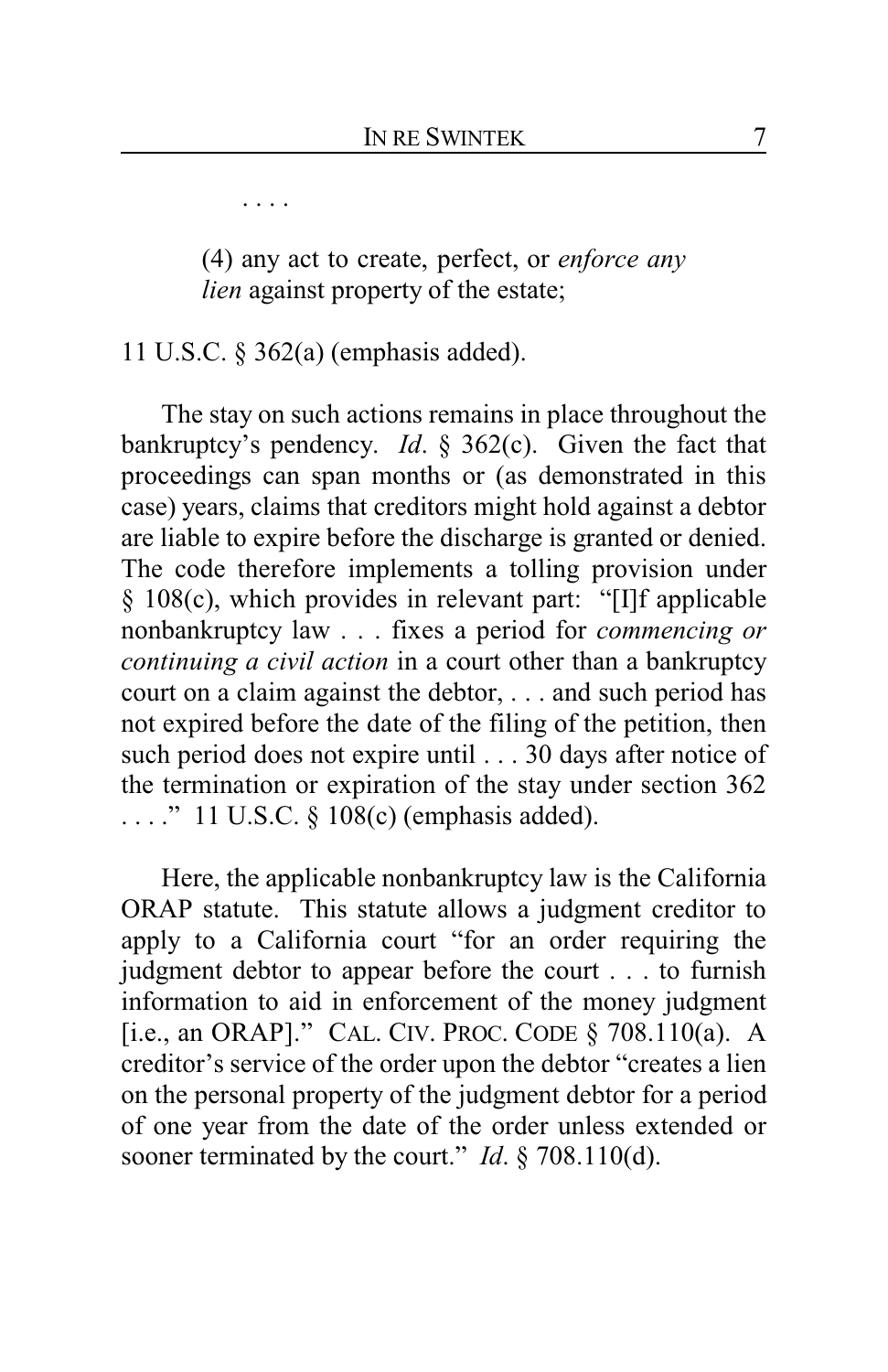As noted above, the ORAP lien at issue was set to expire during mid-2011, which was after the debtor filed his bankruptcy petition and thus during the automatic stay. Whether the lien has expired depends on whether  $\S$  108(c) applies to it and thus tolled its one-year duration.**<sup>3</sup>** Specifically, we must determine whether the period in which a creditor may execute on an ORAP lien constitutes "commencing or continuing a civil action" under the bankruptcy code's tolling provision. *See* 11 U.S.C. § 108(c).

The trustee contends that the code distinguishes between the concepts of *enforcing* a judgment—e.g., by executing on a lien—and *continuing* an action. In interpreting the phrase "commencing or continuing a civil action" under  $\S$  108(c)'s tolling provision, the trustee relies on the text of  $\S$  362(a)'s *stay* provision. As seen in the excerpt above, § 362(a)(1) first states that the stay applies to the "commencement or continuation  $\dots$  of a[n]  $\dots$  action or proceeding against the debtor," thus using language nearly identical to  $\S$  108(c). *Compare* 11 U.S.C. § 362(a)(1) *with* 11 U.S.C. § 108(c). Section 362(a), however, *separately* addresses staying "the enforcement . . . of a judgment" against the debtor in its subsequent subsection. *Id*. § 362(a)(2). Thus, in the trustee's view, treating the enforcement of a judgment as the continuation of a civil action would render the subsections of the stay provision redundant. And because the tolling provision is the counterpart to the automatic stay, the trustee

**<sup>3</sup>** The BAP characterized the ORAP lien's one-year period as a statute of duration rather than a statute of limitation. *In re Swintek*, 543 B.R. at 307. Neither party challenges this determination on appeal, and as the BAP correctly noted, § 108(c) makes no distinction between statutes of limitation and duration. *Id*. at 308 (citing *Miner Corp. v. Hunters Run Ltd. P'ship* (*In re Hunters Run Ltd. P'ship*), 875 F.2d 1425, 1427 (9th Cir. 1989)).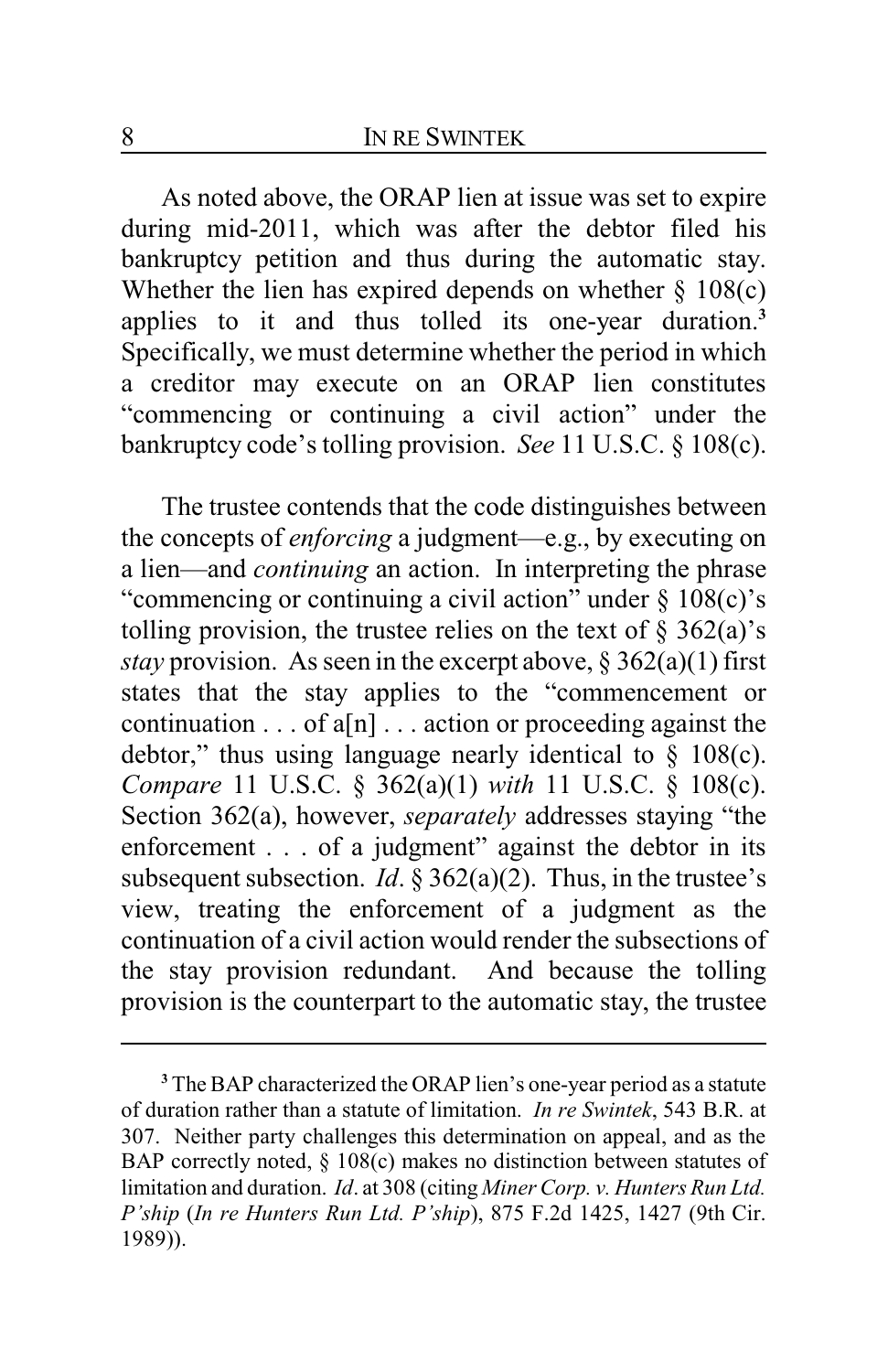contends that the phrase "commencing or continuing a civil action" in the former should be read identically to the "commencement or continuation . . . of a[n] . . . action or proceeding" in the latter. *See Mertens v. Hewitt Assocs.*, 508 U.S. 248, 260 (1993) ("[L]anguage used in one portion of a statute . . . should be deemed to have the same meaning as the same language used elsewhere in the statute . . . ."). The trustee therefore concludes that the tolling provision does *not* apply to the *enforcement* of a judgment through means such as the ORAP lien at issue.

This argument is premised on the assumption that each subsection under § 362(a) enumerates a distinct, mutuallyexclusive form of creditor activity that falls within the stay's scope. There is clear overlap, however, throughout the stay provision's text. Subsection (2), for instance, encompasses "the *enforcement*, against the debtor or against property of the estate, of a judgment," while subsections (4) and (5) also collectively address "any act to create, perfect, or *enforce* any lien against property of the estate" or "of the debtor." 11 U.S.C. § 362(a)(2, 4–5) (emphasis added). Subsection (6) similarly encompasses "any act to collect, assess, or recover a claim against the debtor." *Id*. Indeed, this "language is from time to time duplicative" in order to ensure that "virtually all acts to collect [pre-bankruptcy] claims and all actions that would affect property of the estate are stayed." 3 COLLIER ON BANKRUPTCY ¶ 362.03 (Alan N. Resnick & Henry J. Sommer, eds., 16th ed. 2017). Accordingly, the fact that  $\S$  362(a) refers to both "the enforcement . . . of a judgment" and "commencing or continuing a civil action" does not demonstrate that these creditor activities are mutually exclusive.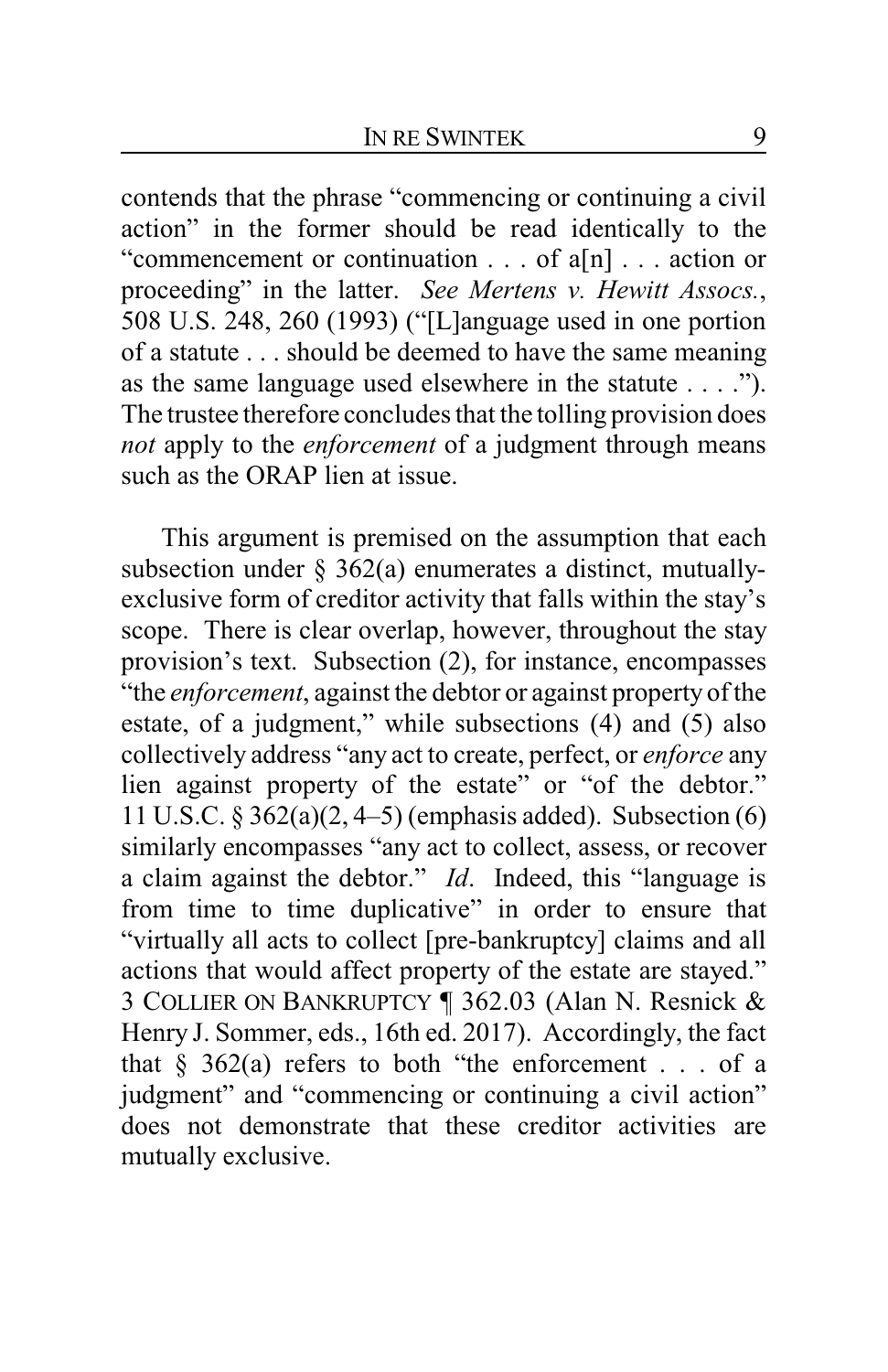Moreover, the trustee's textual argument does not account for our decisions in *Spirtos* and *Miner Corp. v. Hunters Run Ltd. P'ship* (*In re Hunters Run Ltd. P'ship*), 875 F.2d 1425 (9th Cir. 1989). In *Spirtos*, a creditor obtained a California judgment several years before the debtor filed for bankruptcy but failed to renew the judgment under state law. 221 F.3d at 1080. Because the judgment's ten-year statute of duration would have expired while the automatic stay was in effect, the question on appeal was whether  $\S$  108(c) tolled this period. *Id*. We held that it did. *Id*. ("[S]ection 108(c) appears to cover our situation. The California statute of duration is a nonbankruptcy law that applies to the [creditor's] judgment."). The trustee attempts to distinguish this holding by highlighting the fact that *Spirtos* addressed the renewal of a judgment itself rather than the renewal of a lien. He asserts that, without a valid, unexpired judgment, a creditor would have no claim against the debtor or his estate, and therefore, a judgment's renewal is distinguishable from its enforcement.

While this is a fair point, *Spirtos* relied in part on our earlier decision in *Hunters Run*, where we held that § 108(c) tolled "the period during which [a] creditor could enforce its [mechanic's] lien." *Spirtos*, 221 F.3d at 1081 (citing *Hunters Run*, 875 F.2d at 1428). One of the parties in *Spirtos* argued that, under *Hunters Run*, § 108(c) applies only if § 362(a) bars a creditor from *renewing* a judgment or lien while the automatic stay is in place.**<sup>4</sup>** *Id*. We rejected this narrow

**<sup>4</sup>** The same party in *Spirtos* contended that the automatic stay prevented the creditor only from *enforcing* her judgment—not from *renewing* it under state law. Because we ultimately held that the tolling provision's applicability does not depend on whether a creditor is barred from renewing a judgment, we declined to reach this issue. *Spirtos*,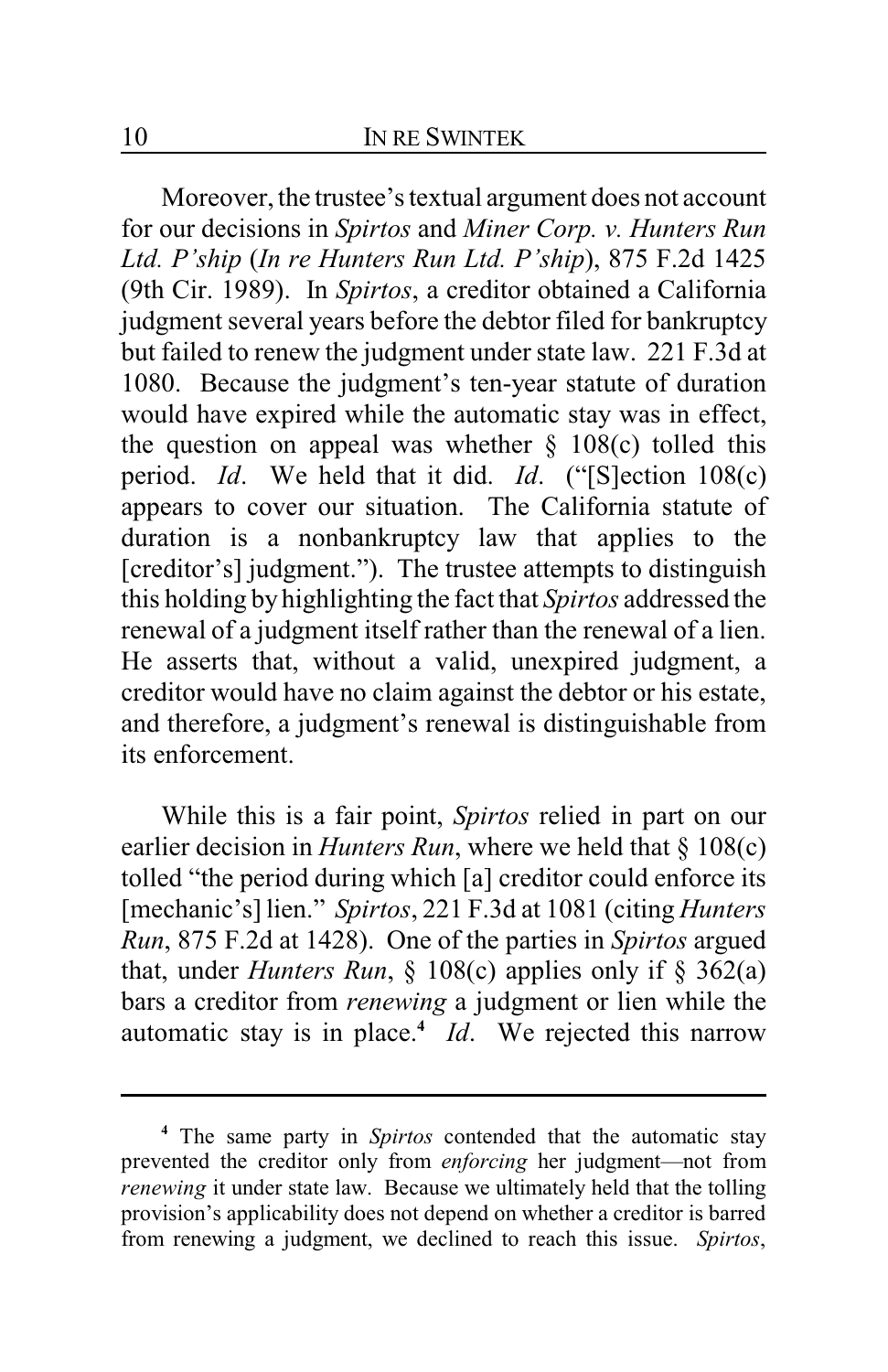interpretation of our precedent, clarifying that *Hunters Run* "stands for the proposition that section 108(c) extends the limitations period so long as the creditor is barred by the automatic stay from *enforcing its judgment* against the property of the estate." *Id*. (emphasis added). Therefore, in *Spirtos*, it was "the creditor's *inability to enforce the judgment* for a portion of the ten-year period that [kept] the period of duration open under section 108(c)." *Id*. (emphasis added).

Here, the imposition of the automatic stay similarly barred Good from executing on her ORAP lien and thus enforcing her judgment. Indeed, the ORAP lien is the modern iteration in California's long history of providing judgment creditors with a "supplemental proceeding[] for the purpose of discovering assets of a judgment debtor and applying them *to satisfaction of the judgment*." 8 B.E. WITKIN, CALIFORNIA PROCEDURE § 277 (5th ed. 2018) (emphasis added) (stating that the ORAP statute "continues the former authorization of examination proceedings"); *see also Smith v. Smith*, 124 P.2d 117, 119 (Cal. Dist. Ct. App.

<sup>221</sup> F.3d at 1081; *see also Morton v. Nat'l Bank of N.Y.C.* (*In re Morton*), 866 F.2d 561 (2d Cir. 1989) (holding that § 362(a) does *not* bar a creditor from renewing a lien but that  $\S 108(c)$  makes such renewal "unnecessary for continuation of the lien until after the automatic stay is lifted"). And while the trustee here does not explicitly advance the same argument, he does in part frame the question before us as whether the *renewal* of an ORAP lien constitutes commencing or continuing a civil action. Indeed, he emphasizes that Good could have avoided this litigation by renewing her lien. As in *Spirtos*, we take no position on whether the automatic stay would have barred such renewal because, as discussed below, the determinative factor for tolling is whether the stay prevented Good from enforcing her judgment by executing on her lien.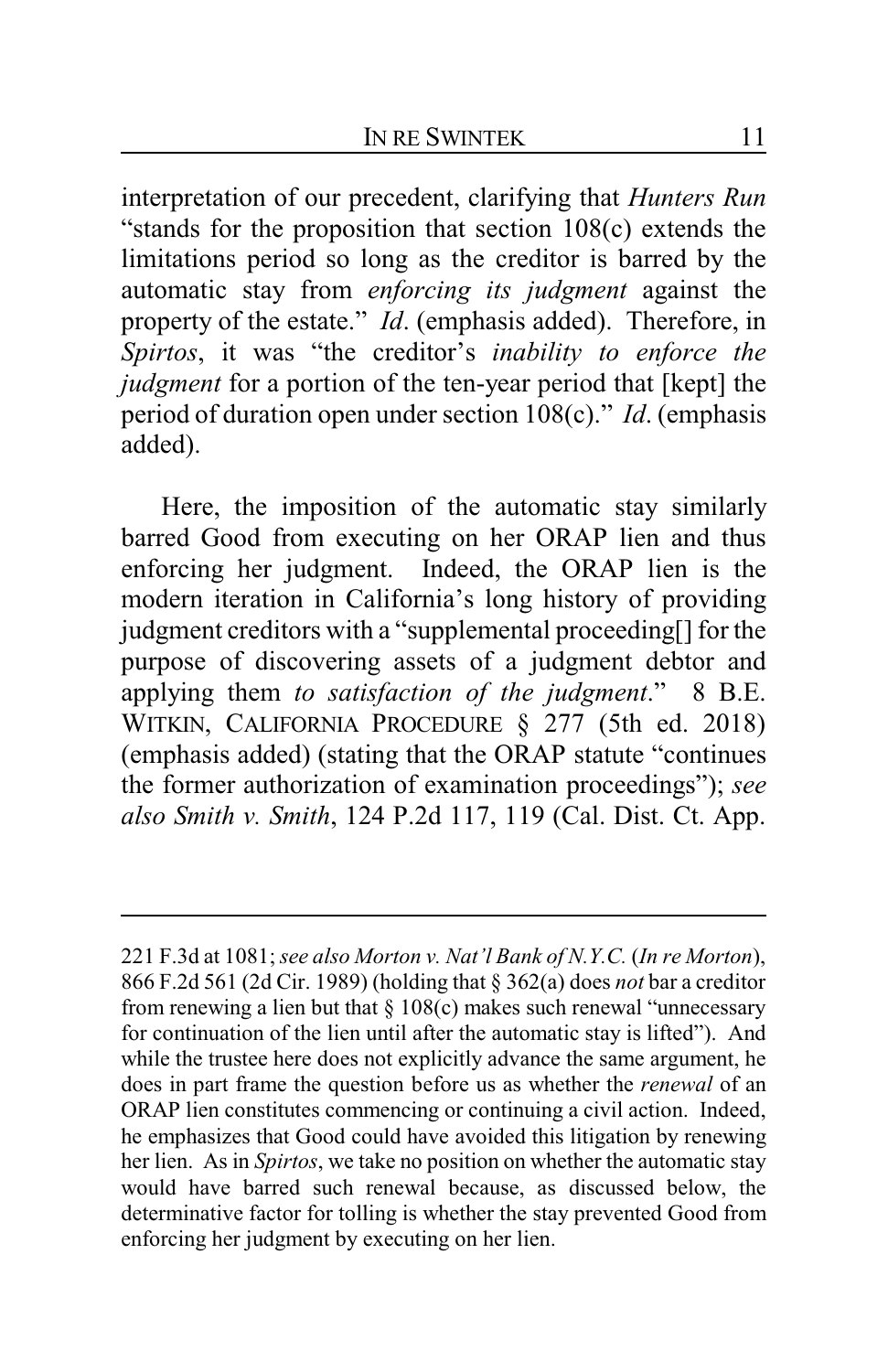1942) (discussing the history of supplemental proceedings in California).

The trustee nonetheless contends that  $\S$  108(c) is inapplicable. He asserts that the mechanic's lien at issue in *Hunters Run* is distinguishable from an ORAP lien because the former was a statutory lien that did not result from a judgment.**<sup>5</sup>** *See Hunters Run*, 875 F.2d at 1425. Thus, according to the trustee, if the mechanic's lien had expired, its holder—like the judgment creditor in *Spirtos*—would not have had a claim against the debtor, with whom the lienholder lacked contractual privity. Here, by contrast, the expiration of Good's ORAP lien would still leave her with a valid judgment. The only effect on her claim against the estate would be her loss of *priority* as a secured creditor in the distribution of the estate's assets because she would become an unsecured judgment creditor.

But the distinction that the trustee attempts to draw between claim preservation and claim priority finds no basis in our analysis in *Hunters Run*. Nor has he persuaded us that we should adopt such a distinction. He cites only to *Hazen First State Bank v. Speight*, 888 F.2d 574 (8th Cir. 1989). *Hazen*, however, is inapposite, as it addressed a contract between two creditors that altered the priority of their secured

**<sup>5</sup>** The trustee also cursorily cites the fact that, under Washington law, the mechanic's lien at issue would have expired within eight months of its creation unless its holder initiated a foreclosure action against the encumbered real property. *Hunters Run*, 875 F.2d at 1426 & n.2. But this simply reflects the lien's duration—i.e., the period in which the lienholder could foreclose on the property and sell it in order to satisfy the amount owed to him. Here, absent a renewal by the state court, Good had one year in which to execute on her lien against the debtor's personal property in order to satisfy her judgment against him.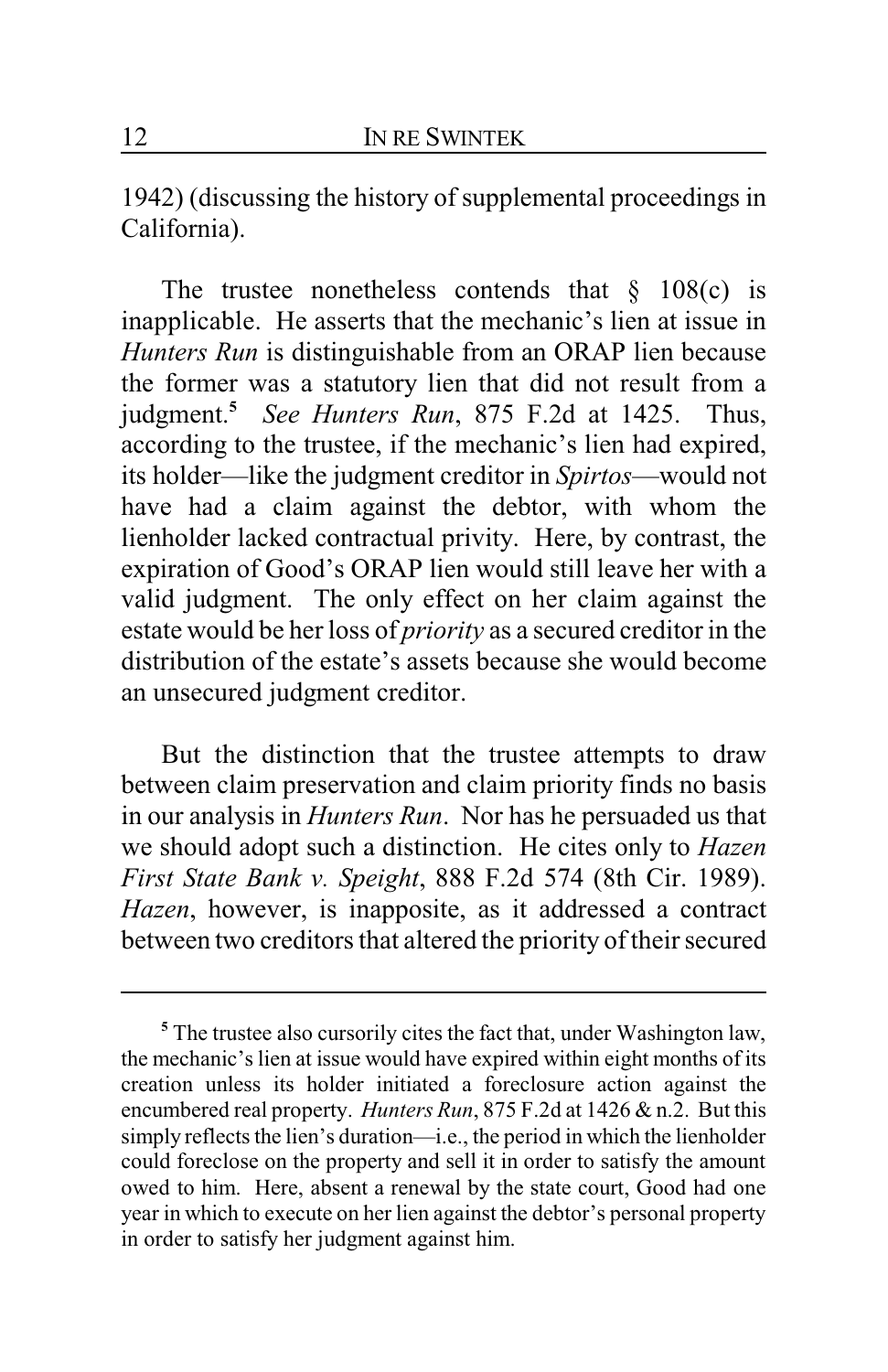interests, which the Eighth Circuit held was outside § 108(c)'s scope. 888 F.2d at 577 ("[S]ection 108(c) has no application to an agreement fixing the time to maintain the Bank's lien priority pursuant to an agreement between the Bank and the" other secured creditor. (internal quotation marks omitted)).

Moreover, in both *Hunters Run* and *Spirtos*, we approvingly cited to a Second Circuit decision addressing the applicability of § 108(c) to a *judgment* lien. *Spirtos*, 221 F.3d at 1081 (citing *Morton v. Nat'l Bank of N.Y.C.* (*In re Morton*), 866 F.2d 561 (2d Cir. 1989)); *Hunters Run*, 875 F.2d at 1429 ("Finally, our approach here corresponds with that recently announced by the Second Circuit addressing 'the question whether section 108(c) tolls the expiration of periods governing the life of statutory liens.'" (quoting *Morton*, 866 F.2d at 566)). In *Morton*, there was a dispute as to whether a bank failed to renew a New York judgment lien that encumbered the debtors' real property and had a ten-year term set to expire during the automatic stay. 866 F.2d at 561–62. The Second Circuit held that, regardless of this dispute, the ten-year period was tolled. *Id.* at 566. The court reasoned that "congress significantly broadened the scope of [the bankruptcy code's tolling] provision by enacting § 108(c), which deals not only with the commencement of actions, but also with their continuation." *Id*. at 565. And because the judgment lien at issue fixed the period in which the bank could enforce its judgment by executing on the lien, the court concluded that "[s]uch an execution is *supplemental to the original action* that gave rise to the judgment, and is thus *part of a 'continuing' action* against the debtor." *Id.* at 566 (emphasis added) (citations omitted).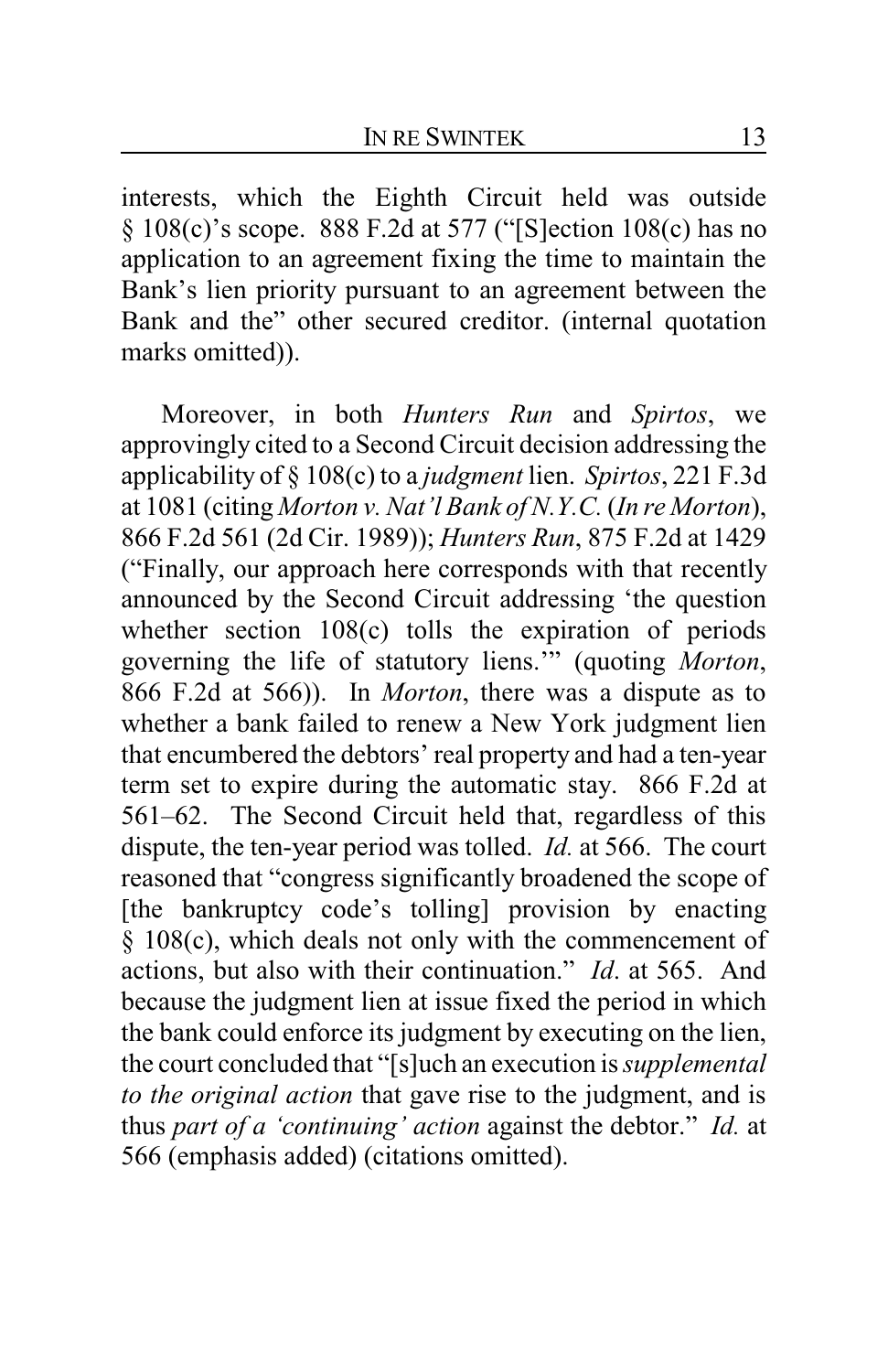Although we signaled agreement with this reasoning in *Spirtos* and *Hunters Run*, we now expressly adopt it and hold that the period in which a creditor may enforce a judgment by executing on a lien constitutes the continuation of the original action that resulted in the judgment*.* We note that this understanding of the tolling provision comports with California's own perception of the ORAP examination as part of the original civil action that gave rise to a judgment. *See Smith*, 124 P.2d at 119. ("Supplementary proceedings . . . are regarded as proceedings in an action, but auxiliary and supplementary thereto." (citation omitted)). Because California law afforded Good one year in which she could execute on her ORAP lien and a portion of that period coincided with the automatic stay, we find that § 108(c) tolled the period.

#### III

Accordingly, we **AFFIRM** the BAP's decision reversing the bankruptcy court's grant of summary judgment in favor of the trustee, and we **REMAND** for further proceedings consistent with this opinion.

WARDLAW, Circuit Judge, dissenting:

I respectfully dissent. The plain language of 11 U.S.C. § 108(c), the BankruptcyCode's extension provision, applies to fixed periods of time only "for commencing or continuing a civil action . . . ." Karen Good's secret ORAP lien on personal property, requiring Swintek to appear for a judgment-debtor examination, is simply a different animal. An ORAP lien is merely a tool to enforcing a judgment,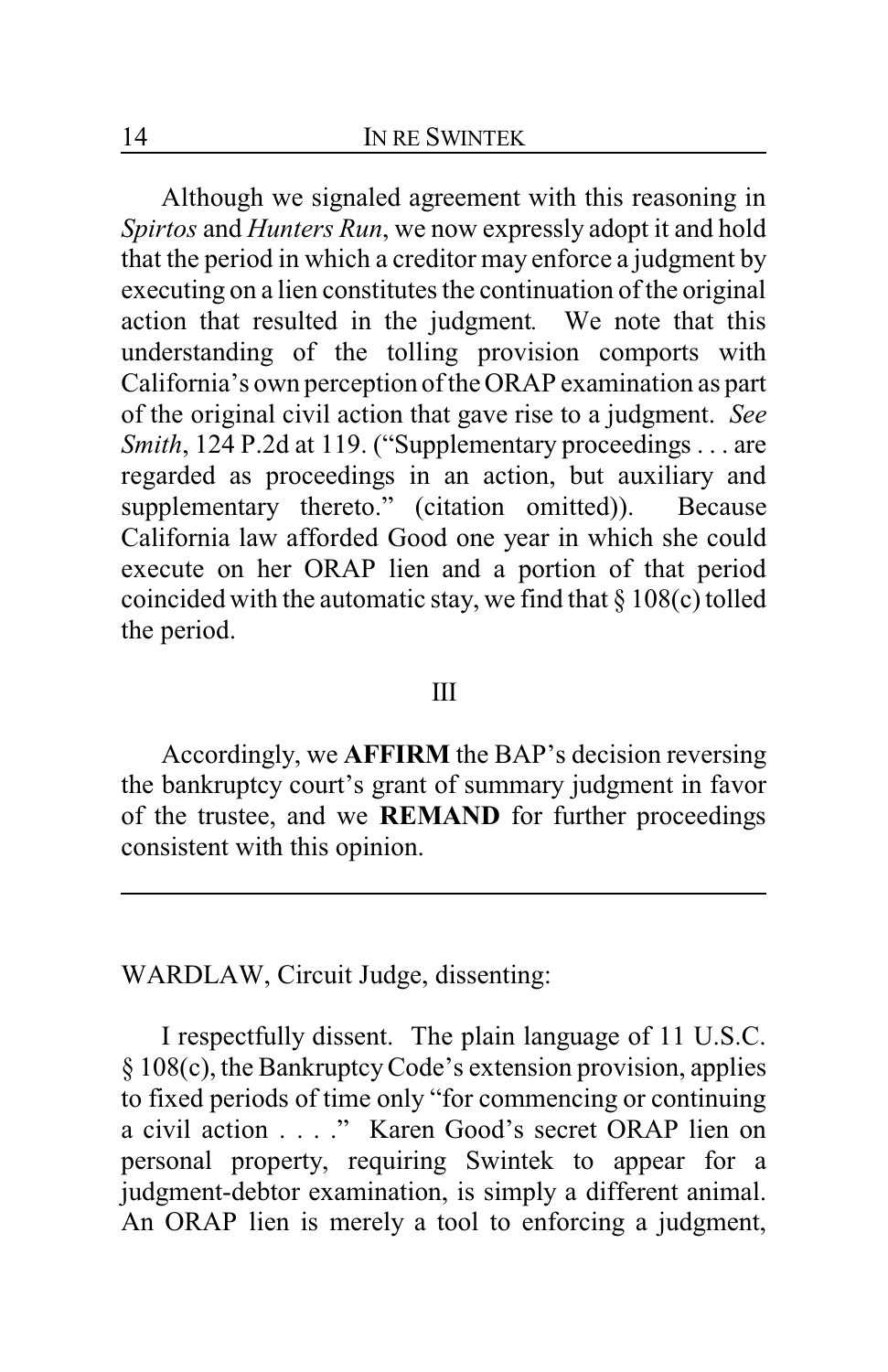which by definition has ended the civil action. And Karen Good had recourse when Swintek filed for bankruptcy. In the precise sentence that allowed her to create the lien through service on the debtor, the statutory language permits her to seek an extension of the lien from the court.

California's ORAP is a unique enforcement tool. After a final judgment, California allows judgment creditors to obtain "an order requiring the debtor to appear before the court . . . to furnish information to aid in enforcement of the money judgment." Cal. Code Civ. Proc. § 708.110(a). Creditors may create a lien on the debtor's personal property by serving the ORAP on the debtor. The ORAP lien begins on the day of service and lasts for one year unless the court extends or terminates it. *Id.* § 780.010(d). The statute for ORAP liens, unlike most liens, "omits any requirement of a court order to perfect the lien." *In re Hilde*, 120 F.3d 950, 955 (1997). Sometimes called a "secret lien," ORAP liens can be nearly impossible to locate, requiring creditors to "examine court files for lawsuits in which the debtor has been sued to determine whether a judgment remains unsatisfied." *Id.* at 956.

These unique judgment enforcement liens do not fit within the scope of the plain meaning of 11 U.S.C. § 108(c). "The plain meaning of legislation should be conclusive, except in the rare cases in which the literal application of a statute will produce a result demonstrably at odds with the intentions of its drafters." *United States v. Ron Pair Enterprises, Inc*., 489 U.S. 235, 242 (1989) (quotation and alteration marks omitted). Section 108(c) provides that "a period for commencing or continuing a civil action in a court other than a bankruptcy court on a claim against the debtor" lasts until the later of "the end of such period" or "30 days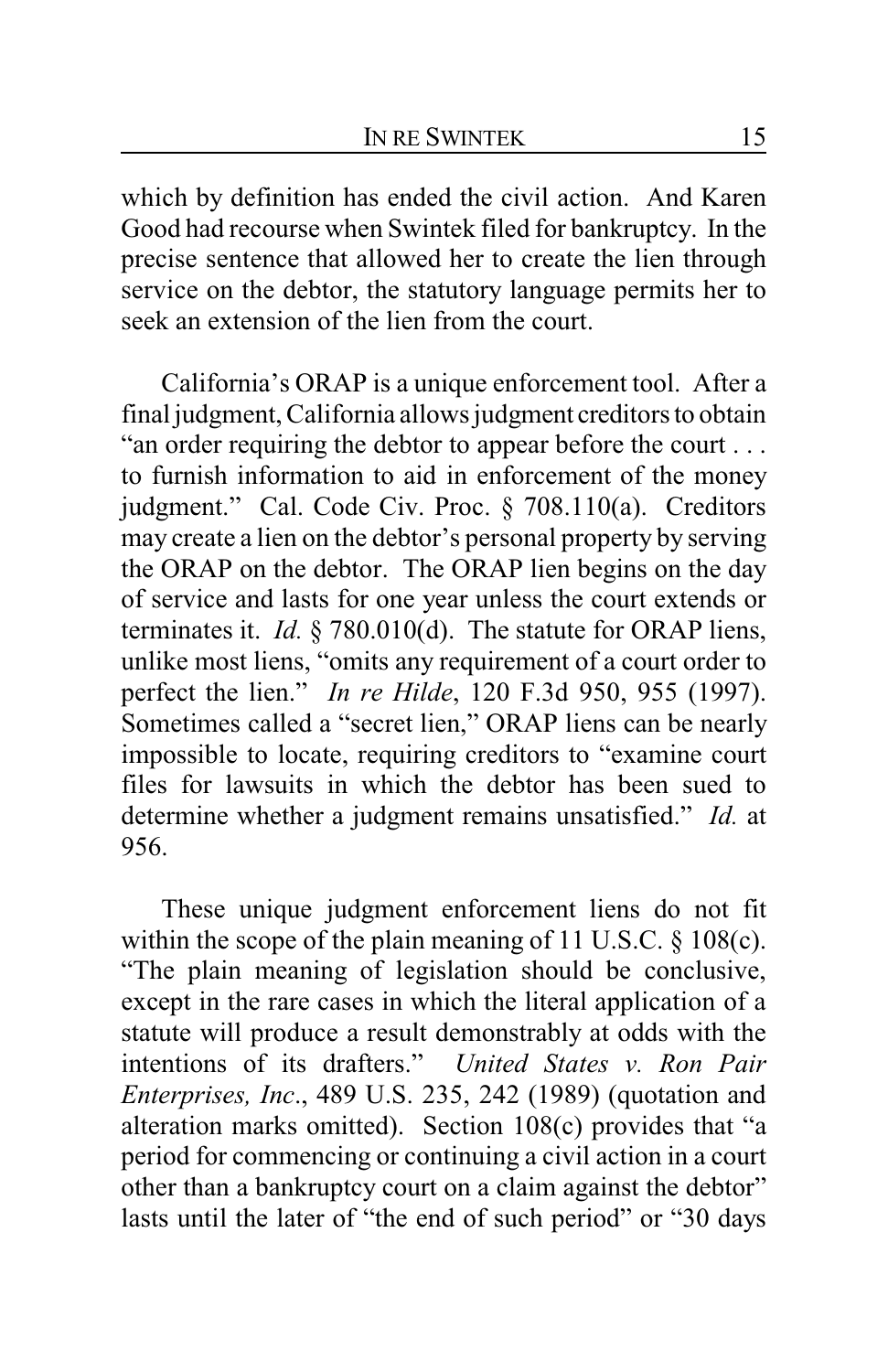after notice of the termination or expiration of the stay under section 362." 11 U.S.C. § 108(c). The ORAP lien does not involve a "commencement or continuation" of a civil action. Created only after the termination of an action, it involves enforcement, which section 108(c) explicitly does not address. This omission in section 108(c) is particularly persuasive compared to section 362(a) of the bankruptcy statute, which provides an automatic stay on not only "commencement or continuation" but also "enforcement, against the debtor or against property of the estate, of a judgment obtained before the commencement of the case under this title."  $8 \text{ U.S.C.} \$  $362(a)$ . "When a statute omits a specific matter from its coverage, the inclusion of such a matter in another statute on a related subject demonstrates an intent to omit the matter from the coverage of the statute in which it is not mentioned." *In re Hilde*, 120 F.3d at 955 (citation and alteration marks omitted). The majority is incorrect that we cannot interpret section 108(c) in the context of section 362(a). Even if some actions can be construed as both "commencement and continuation" and "enforcement" under 362(a), this does not change the nature of the ORAP lien, which is a means of "enforcement" only.

*In re Spirtos*, 221 F.3d 1079 (9th Cir. 2000) and *In re Hunters Run Ltd. P'ship*, 875 F.2d 1425 (9th Cir. 1989) are inapposite. Each of these two cases involve renewals of the underlying claim—not priority. *Spirtos* involved not a lien at all but the underlying judgment. 221 F.3d at 1080. The creditor had obtained a medical malpractice judgment against Spirtos, which became unenforceable after ten years if not renewed. *Id.* Renewal of the judgment itself is a continuation of the original civil action within the meaning of section 108(c). The majority's expansive reading of our comment in *Spirtos* that "section 108(c) extends the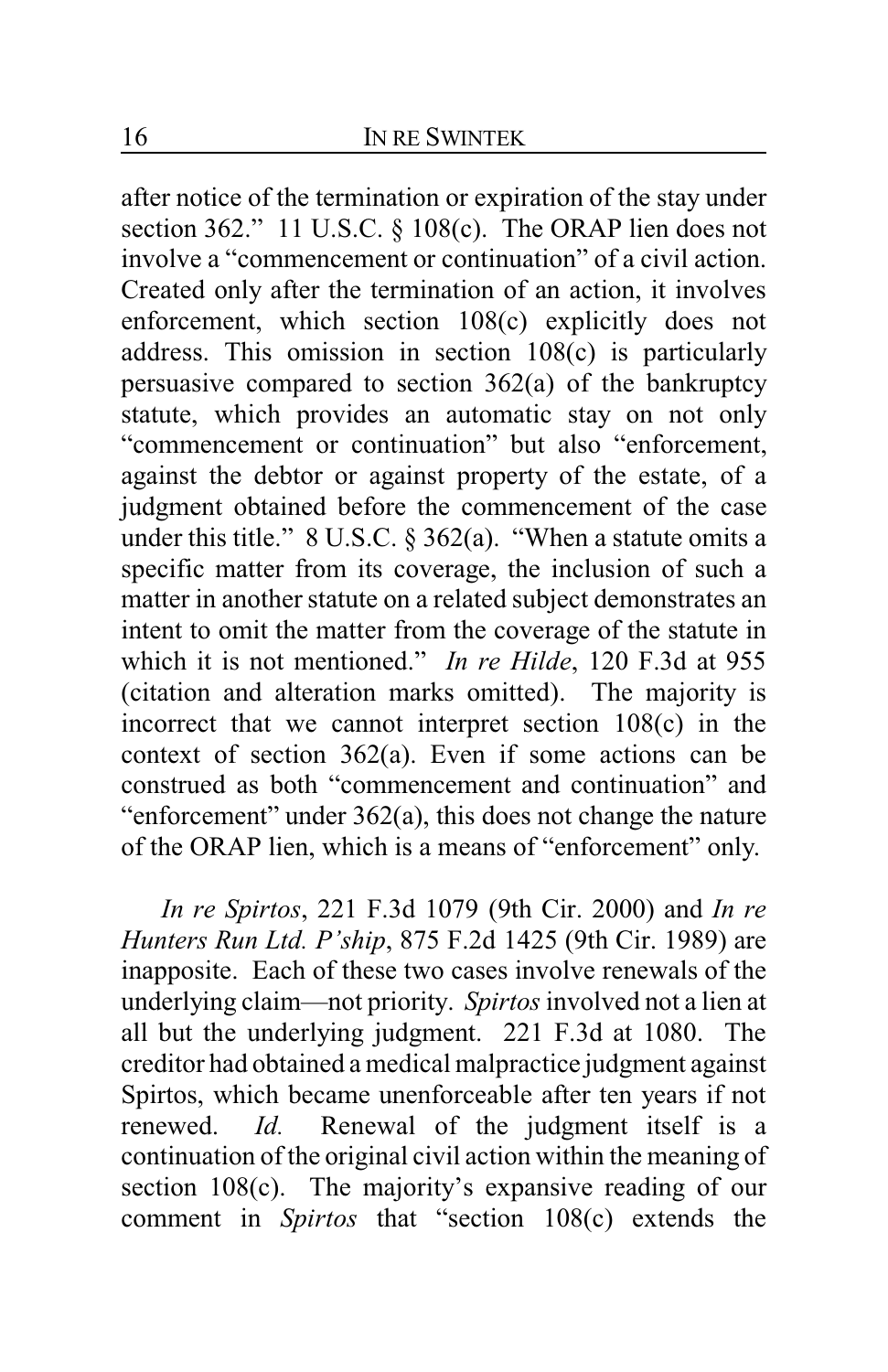limitations period so long as the creditor is barred by the automatic stay from enforcing its judgment against the property of the estate" is unavailing. 221 F.3d at 1081. We stated this in the context of an underlying judgment, not an ORAP lien, and the comment simply clarified *Spirtos*'s holding that tolling applies whether or not section 362(a) applied to stay renewal, in addition to enforcement, of the judgment. *Id.*

*Hunters Run* similarly examined a Washington mechanic's lien that would cease to exist unless the creditor brought a foreclosure lawsuit within eight months. 875 F.2d at 1426–27. With the existence of this mechanic's lien statutorily attached to the commencement of a foreclosure lawsuit, the claim at issue in *Hunters Run* was plainly within the scope of section 108(c)'s "commencing" a civil action.**<sup>1</sup>**

In both *Spirtos* and *Hunters Run*, the judgment and mechanic's lien foreclosure lawsuit were public, recorded events. In both cases, the application of section 108(c) saved the creditor's claim. And in both cases, the judgment and mechanic's lien foreclosure lawsuit constituted "commencing or continuing a civil action." Here, by contrast, the ORAP lien is a secret lien created by service, and the judgment remains valid because the expiration of the ORAP lien only deprives Good of priority. "The purpose of section 108(c) is to prevent a debtor from taking advantage of the bankruptcy scheme by filing for bankruptcy and then waiting for the

**<sup>1</sup>** The majority further points to a Second Circuit case, *Morton v. Nat'l Bank of N.Y.C.*, 866 F.2d 561 (2d Cir. 1989), which involves a judgment lien. The fact that *Spirtos* and *Hunters Run* cite to *Morton*, is of no consequence. Neither *Spirtos* nor *Hunters Run* dealt with liens akin to an ORAP lien.